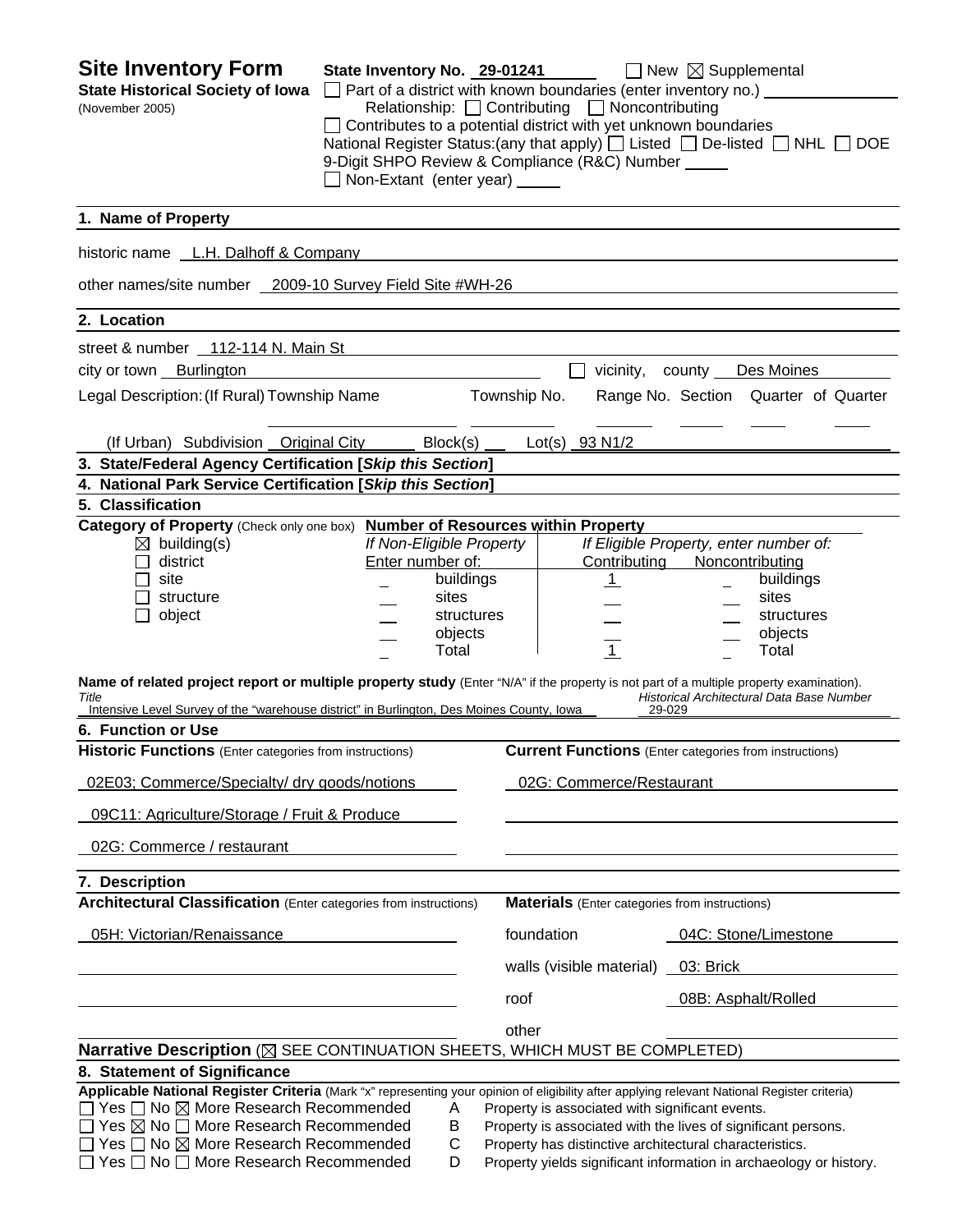| Des Moines<br>Address 112-114 N. Main St<br>County<br><b>Burlington</b><br>City                                                                                                                                                                                                                                                                                                                                                                                                                                                                                                                                                                                                                                                                                                                                                                                                                                                                                                                                                                                                                                                                                                                                                                 | Site Number 29-01241<br>District Number<br><u> </u>                                                                                                                                                                                                                                                                                                                                                                                                                                                                              |
|-------------------------------------------------------------------------------------------------------------------------------------------------------------------------------------------------------------------------------------------------------------------------------------------------------------------------------------------------------------------------------------------------------------------------------------------------------------------------------------------------------------------------------------------------------------------------------------------------------------------------------------------------------------------------------------------------------------------------------------------------------------------------------------------------------------------------------------------------------------------------------------------------------------------------------------------------------------------------------------------------------------------------------------------------------------------------------------------------------------------------------------------------------------------------------------------------------------------------------------------------|----------------------------------------------------------------------------------------------------------------------------------------------------------------------------------------------------------------------------------------------------------------------------------------------------------------------------------------------------------------------------------------------------------------------------------------------------------------------------------------------------------------------------------|
|                                                                                                                                                                                                                                                                                                                                                                                                                                                                                                                                                                                                                                                                                                                                                                                                                                                                                                                                                                                                                                                                                                                                                                                                                                                 |                                                                                                                                                                                                                                                                                                                                                                                                                                                                                                                                  |
| <b>Criteria Considerations</b><br>$\Box$ A Owned by a religious institution or used<br>for religious purposes.<br>B Removed from its original location.<br>C A birthplace or grave.<br>D A cemetery                                                                                                                                                                                                                                                                                                                                                                                                                                                                                                                                                                                                                                                                                                                                                                                                                                                                                                                                                                                                                                             | $\Box$ E A reconstructed building, object, or structure.<br>$\Box$ F A commemorative property.<br>□ G Less than 50 years of age or achieved significance within the past<br>50 years.                                                                                                                                                                                                                                                                                                                                            |
| Areas of Significance (Enter categories from instructions)                                                                                                                                                                                                                                                                                                                                                                                                                                                                                                                                                                                                                                                                                                                                                                                                                                                                                                                                                                                                                                                                                                                                                                                      | <b>Significant Dates</b>                                                                                                                                                                                                                                                                                                                                                                                                                                                                                                         |
| 05: Commerce                                                                                                                                                                                                                                                                                                                                                                                                                                                                                                                                                                                                                                                                                                                                                                                                                                                                                                                                                                                                                                                                                                                                                                                                                                    | Construction date<br>1865<br>$\boxtimes$ check if circa or estimated date<br>Other dates, including renovation                                                                                                                                                                                                                                                                                                                                                                                                                   |
| <b>Significant Person</b><br>(Complete if National Register Criterion B is marked above)                                                                                                                                                                                                                                                                                                                                                                                                                                                                                                                                                                                                                                                                                                                                                                                                                                                                                                                                                                                                                                                                                                                                                        | <b>Architect/Builder</b><br>Architect                                                                                                                                                                                                                                                                                                                                                                                                                                                                                            |
|                                                                                                                                                                                                                                                                                                                                                                                                                                                                                                                                                                                                                                                                                                                                                                                                                                                                                                                                                                                                                                                                                                                                                                                                                                                 | <b>Builder</b>                                                                                                                                                                                                                                                                                                                                                                                                                                                                                                                   |
|                                                                                                                                                                                                                                                                                                                                                                                                                                                                                                                                                                                                                                                                                                                                                                                                                                                                                                                                                                                                                                                                                                                                                                                                                                                 | Narrative Statement of Significance ( $\boxtimes$ SEE CONTINUATION SHEETS, WHICH MUST BE COMPLETED)                                                                                                                                                                                                                                                                                                                                                                                                                              |
| 9. Major Bibliographical References                                                                                                                                                                                                                                                                                                                                                                                                                                                                                                                                                                                                                                                                                                                                                                                                                                                                                                                                                                                                                                                                                                                                                                                                             |                                                                                                                                                                                                                                                                                                                                                                                                                                                                                                                                  |
| Bibliography $\boxtimes$ See continuation sheet for citations of the books, articles, and other sources used in preparing this form                                                                                                                                                                                                                                                                                                                                                                                                                                                                                                                                                                                                                                                                                                                                                                                                                                                                                                                                                                                                                                                                                                             |                                                                                                                                                                                                                                                                                                                                                                                                                                                                                                                                  |
| 10. Geographic Data<br><b>UTM References (OPTIONAL)</b>                                                                                                                                                                                                                                                                                                                                                                                                                                                                                                                                                                                                                                                                                                                                                                                                                                                                                                                                                                                                                                                                                                                                                                                         |                                                                                                                                                                                                                                                                                                                                                                                                                                                                                                                                  |
| Zone<br>Easting<br>Northing                                                                                                                                                                                                                                                                                                                                                                                                                                                                                                                                                                                                                                                                                                                                                                                                                                                                                                                                                                                                                                                                                                                                                                                                                     | Zone<br>Northing<br>Easting                                                                                                                                                                                                                                                                                                                                                                                                                                                                                                      |
| 1<br>3                                                                                                                                                                                                                                                                                                                                                                                                                                                                                                                                                                                                                                                                                                                                                                                                                                                                                                                                                                                                                                                                                                                                                                                                                                          | 2<br>4                                                                                                                                                                                                                                                                                                                                                                                                                                                                                                                           |
|                                                                                                                                                                                                                                                                                                                                                                                                                                                                                                                                                                                                                                                                                                                                                                                                                                                                                                                                                                                                                                                                                                                                                                                                                                                 |                                                                                                                                                                                                                                                                                                                                                                                                                                                                                                                                  |
| See continuation sheet for additional UTM references or comments<br>11. Form Prepared By                                                                                                                                                                                                                                                                                                                                                                                                                                                                                                                                                                                                                                                                                                                                                                                                                                                                                                                                                                                                                                                                                                                                                        |                                                                                                                                                                                                                                                                                                                                                                                                                                                                                                                                  |
|                                                                                                                                                                                                                                                                                                                                                                                                                                                                                                                                                                                                                                                                                                                                                                                                                                                                                                                                                                                                                                                                                                                                                                                                                                                 |                                                                                                                                                                                                                                                                                                                                                                                                                                                                                                                                  |
| name/title _David Roed, Volunteer                                                                                                                                                                                                                                                                                                                                                                                                                                                                                                                                                                                                                                                                                                                                                                                                                                                                                                                                                                                                                                                                                                                                                                                                               | Rebecca Lawin McCarley, Consultant, Davenport, IA                                                                                                                                                                                                                                                                                                                                                                                                                                                                                |
| organization Burlington Historic Preservation Commission della controllate date 03-03-10                                                                                                                                                                                                                                                                                                                                                                                                                                                                                                                                                                                                                                                                                                                                                                                                                                                                                                                                                                                                                                                                                                                                                        |                                                                                                                                                                                                                                                                                                                                                                                                                                                                                                                                  |
| street & number<br>City Hall, 400 Washington Street                                                                                                                                                                                                                                                                                                                                                                                                                                                                                                                                                                                                                                                                                                                                                                                                                                                                                                                                                                                                                                                                                                                                                                                             | telephone 319-753-8158                                                                                                                                                                                                                                                                                                                                                                                                                                                                                                           |
| <b>Burlington</b><br>city or town                                                                                                                                                                                                                                                                                                                                                                                                                                                                                                                                                                                                                                                                                                                                                                                                                                                                                                                                                                                                                                                                                                                                                                                                               | state Iowa zip code 52601                                                                                                                                                                                                                                                                                                                                                                                                                                                                                                        |
| ADDITIONAL DOCUMENTATION (Submit the following items with the completed form)                                                                                                                                                                                                                                                                                                                                                                                                                                                                                                                                                                                                                                                                                                                                                                                                                                                                                                                                                                                                                                                                                                                                                                   |                                                                                                                                                                                                                                                                                                                                                                                                                                                                                                                                  |
| <b>FOR ALL PROPERTIES</b><br>Map: showing the property's location in a town/city or township.<br>1.<br>Site plan: showing position of buildings and structures on the site in relation to public road(s).<br>2.<br>3.<br>needs to be provided below on this particular inventory site:<br>Roll/slide sheet #<br>Roll/slide sheet #<br>Roll/slide sheet #<br>$\boxtimes$ See continuation sheet or attached photo & slide catalog sheet for list of photo roll or slide entries.<br>$\boxtimes$ Photos/illustrations without negatives are also in this site inventory file.<br>FOR CERTAIN KINDS OF PROPERTIES, INCLUDE THE FOLLOWING AS WELL<br>1.<br>2.<br><b>Barn:</b><br>A sketch of the frame/truss configuration in the form of drawing a typical middle bent of the barn.<br>a.<br>A photograph of the loft showing the frame configuration along one side.<br>b.<br>A sketch floor plan of the interior space arrangements along with the barn's exterior dimensions in feet.<br>c.<br>State Historic Preservation Office (SHPO) Use Only Below This Line<br>Concur with above survey opinion on National Register eligibility: $\Box$ Yes $\Box$ No<br>This is a locally designated property or part of a locally designated district. | Photographs: representative black and white photos. If the photos are taken as part of a survey for which the Society is to be<br>curator of the negatives or color slides, a photo/catalog sheet needs to be included with the negatives/slides and the following<br>Frame/slot #<br>Date Taken<br>Frame/slot #<br>Date Taken<br>Frame/slot #<br>Date Taken<br>Farmstead & District: (List of structures and buildings, known or estimated year built, and contributing or noncontributing status)<br>More Research Recommended |
| Comments:                                                                                                                                                                                                                                                                                                                                                                                                                                                                                                                                                                                                                                                                                                                                                                                                                                                                                                                                                                                                                                                                                                                                                                                                                                       |                                                                                                                                                                                                                                                                                                                                                                                                                                                                                                                                  |
| Evaluated by (name/title):                                                                                                                                                                                                                                                                                                                                                                                                                                                                                                                                                                                                                                                                                                                                                                                                                                                                                                                                                                                                                                                                                                                                                                                                                      | Date:                                                                                                                                                                                                                                                                                                                                                                                                                                                                                                                            |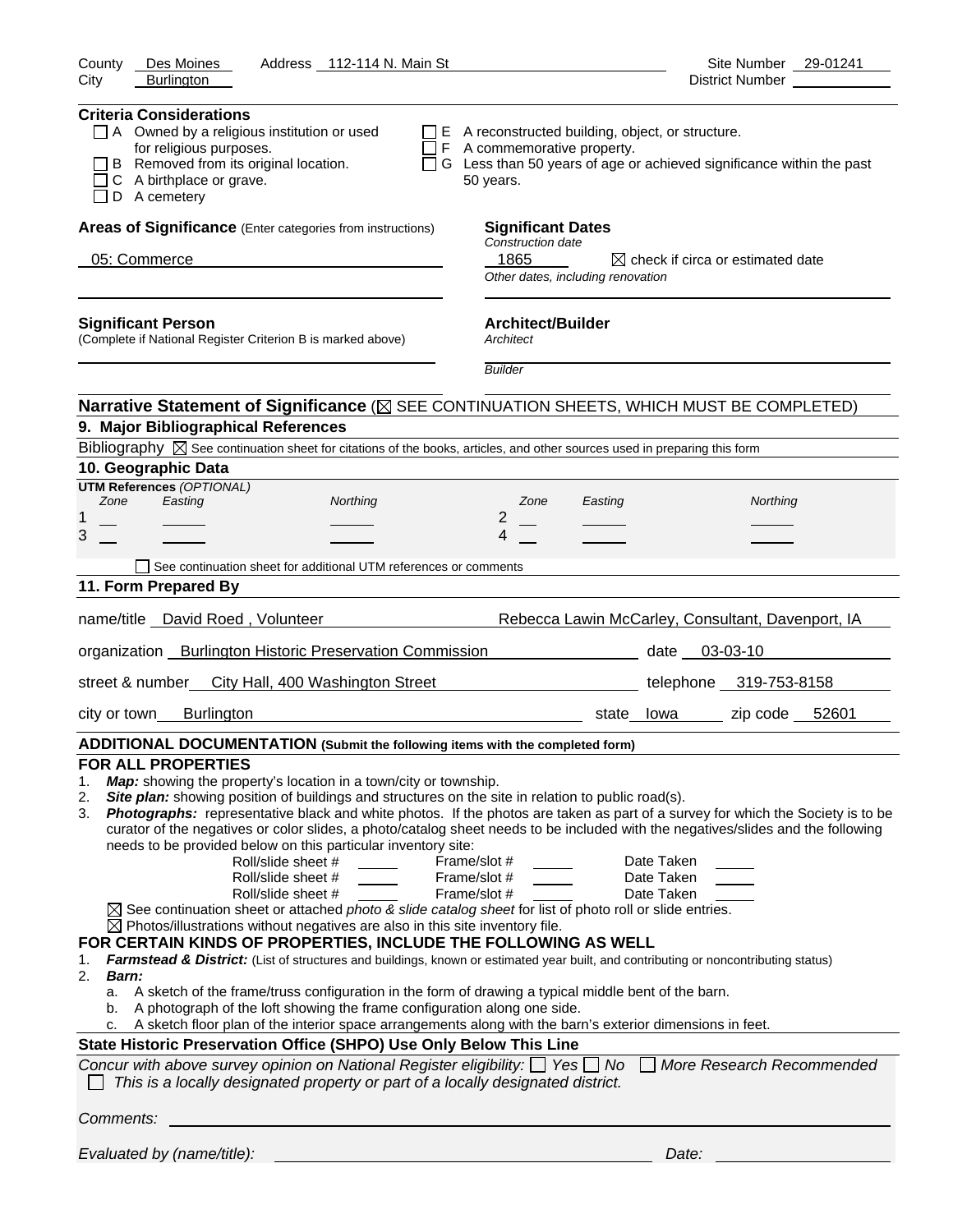## **Iowa Site Inventory Form** Related District Number **Related District Number Continuation Sheet**

Page 1

| L.H. Dalhoff & Company | Des Moines |
|------------------------|------------|
| Name of Property       | County     |
| 112-114 N. Main St     | Burlington |
| Address                | City       |

#### **7. Narrative Description**

This is a three-story, four bay, brick building with brick quoins on each corner of the façade. The storefront was covered by vertical wood paneling prior to 1976, and it appears to have been painted or reclad since this time. The upper story windows are clad in wood paneling, though the decorate cast iron hoods are visible and intact. Brick corbelling extends across the building under the third story windows. The stepped parapet suggests a date or name plate that has been removed, though it has not been confirmed. The parapet has simpler brick detailing. The roof line on the rear reveals the gable roof that is noted on the Sanborn maps. The rear windows have slight segmental arch lintels.

#### **8. Narrative Statement of Significance**

This commercial building was evaluated in 1976 similarly to the two buildings to the south constructed around the same period, noted to be a good example of Renaissance Revival architecture despite first story modifications. The window hoods and detailing on the building are excellent, though modifications to the windows and storefront have impacted the integrity. At this time, the significance of L.H. Dalhoff & Company is unknown. The business of A. Lagomarcino & Co is significant, though the building at 101-111 Valley would be better associated with it. Additional research may reveal historic significance for this building. The building has been separated from the Manufacturing and Wholesale Historic District by demolitions and new construction. Likewise, it has been separated from the more historic retail/commercial area along Jefferson.

T.J. Smith & Company owned this property prior to 1866. The first known use of the address of 112- 114 N. Main (12-14 old address) was for the purpose of cigar manufacturing by Smith, Scott & Company (City Directory 1866 pg 12). The 1879 county history notes: "During the winter of 1868-69, the tobacco-factory owned by Smith, Scott & Co. on the east side of Main street between Valley and Market streets, was destroyed." In 1871, Smith, Scott & Co was listed at the corner of 3<sup>rd</sup> and Valley.

T.J. Smith & Company sold the property (N ½ Lot 93) to Antone Barger on April 9, 1872. Assuming the earlier building was completed destroyed by fire, rather than just the interior, it would have likely been built in 1872. He continued to own it until his death, and his estate sold it in 1883 to the Bosch family. Owners from this point on appear to have generally rented the space to other tenants.

In 1872 L.H. Dalhoff & Company, wholesale notions and fancy goods including ribbons, laces, perfumery, soap, furnishing goods, brushes, hosiery, suspenders and pocket cutlery, was listed at 14 N. Main Street (City Directory 1872 pg 21, City Directory 1876-77 ad. no page number, see ad). Charles Starker & Co. Wholesale Grocers was listed at 12 N. Main Street (City Directory 1872 pg 21, City Directory 1872 ad. no page number, see ad.). By 1876, L.H. Dalhoff & Co was listed at 112-114 N. Main Street, and they remained here until 1886 (City Directory 1886 pg 267).

The 1886 Sanborn map notes wholesale and retail fruit and confectionary in this building at 112-114 N. Main. Thus, A. Lagomarcino & Co. appears to have moved here in 1886. Andrew Lagomarcino arrived in Burlington in 1875 and started his fruit business on Main Street near the railroad. In 1885, W.H.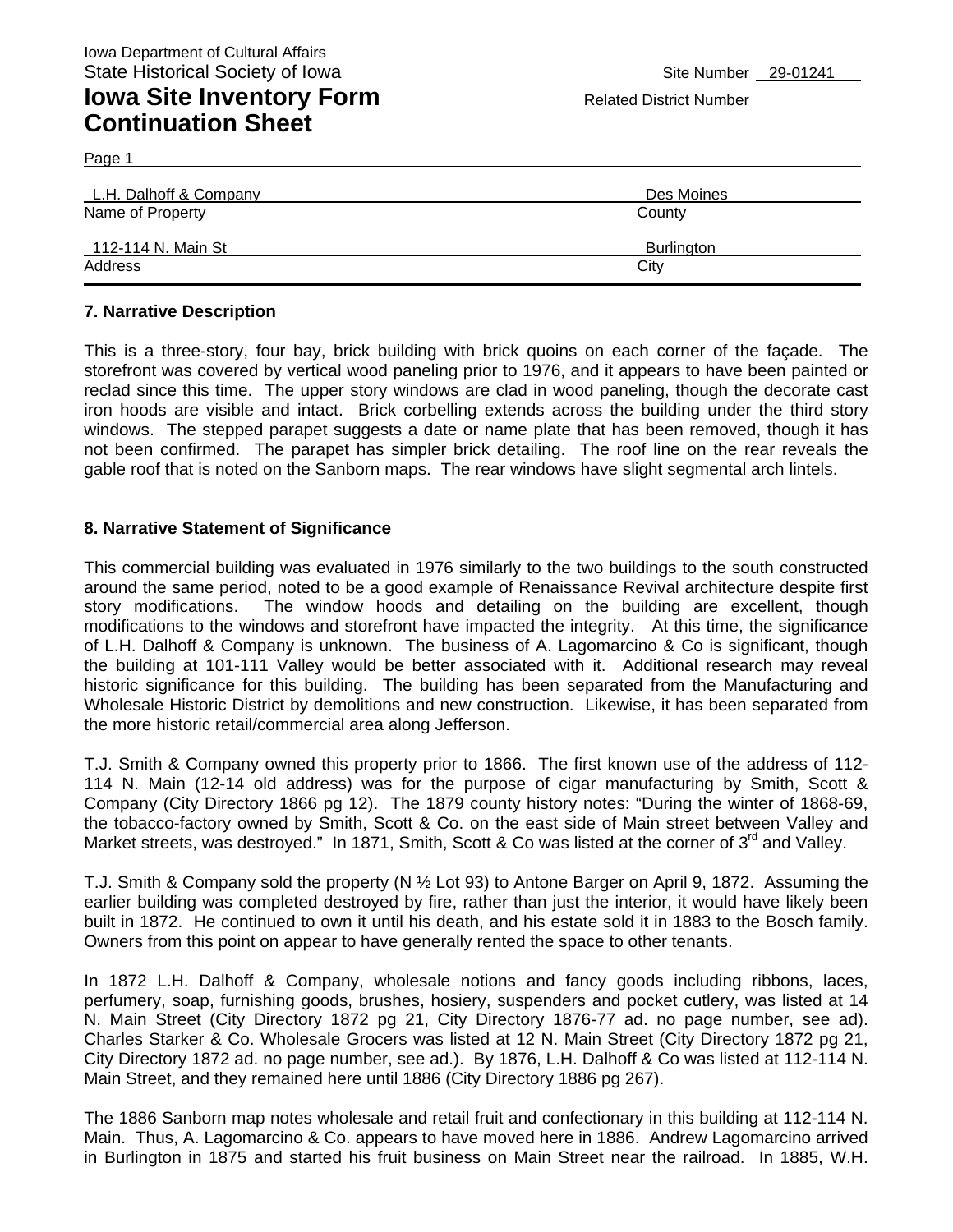## **Iowa Site Inventory Form** Related District Number **Related District Number Continuation Sheet**

Page 2

| L.H. Dalhoff & Company | Des Moines |  |
|------------------------|------------|--|
| Name of Property       | County     |  |
| 112-114 N. Main St     | Burlington |  |
| Address                | City       |  |

Grupe joined him in the business. The company would grow to one of the largest in eastern Iowa. Lagomarcino used the building until he outgrew the space and moved around the corner to 101-111 Valley in 1892 (see #29-01636) (City Directory 1890, pg 298; City Directory 1892, pg 310; 1886 Sanborn Map; Antrobus 1915: 472).

The property (north half of Lot 93) was sold by sheriff's sale in 1897 to Iowa State Savings Bank. It is listed as vacant through the 1890s. C.W. and C. Rand bought interest in the property in 1898, and the Rand family continued to buy interest through 1916. The property continues to be listed as vacant through most of this period. In 1910, the Kabaker-Naman Co – wholesale furniture – is listed at 112 N. Main. In 1916, the Newell-Orm Furniture and Rug Company was listed at 112-114 N. Main.

W.A. Orm purchased the building in September of 1920, and Orm's Piano House is listed here in the 1920-21 city directory (Transfer Book 7 pg 13, City Directory 1920-21 Pg 98). It continues to operate here into the mid-1930s.

The 1937 city directory lists Clayson Brothers Music Co. (City Directory 1937 pg 154), then the Gilbert Sign Studio is listed here in 1940 (City Directory 1940 pg 411).

When Wes Ewinger purchased the building in January of 1940 (Transfer Book 7 pg 13), and the Ewinger family continued to own it into the 1970s. The building's tenants turned to the tavern and restaurant business. In 1942, the Oral Fleming Tavern was listed here (City Directory 1942 pg 540). The infamous The Hub Tavern was then listed here from 1945 to 1955. The Steak House Hub was then listed in 1957 and continued here through the 1960s (City Directory 1942 pg 540, City Directory 1945 pg 550, City Directory 1957 pg 96). The building has hosted a tavern/restaurant until this day.

#### **9. Major Bibliographical References**

Antrobus, A.T. *History of Des Moines County Iowa and Its People.* Chicago, IL: S.J. Clarke Publishing Company, 1915.

*Burlington Hawk-Eye,* various articles and dates. On microfilm at the Burlington Public Library.

City Directories, Burlington, Iowa, various dates. On microfiche at the Burlington Public Library

*History of Des Moines County, Iowa.* Chicago, IL: Western Historical Company, 1879.

*Portrait and Biographical Album of Des Moines County, Iowa.* Chicago, IL: Acme Publishing Company, 1888.

Sanborn Map Company. "Burlington, Iowa," Fire Insurance Maps. New York: Sanborn Map Company, 1886, 1892, 1900, 1931, 1952.

Transfer books, Des Moines County Auditor's Office, Burlington, Iowa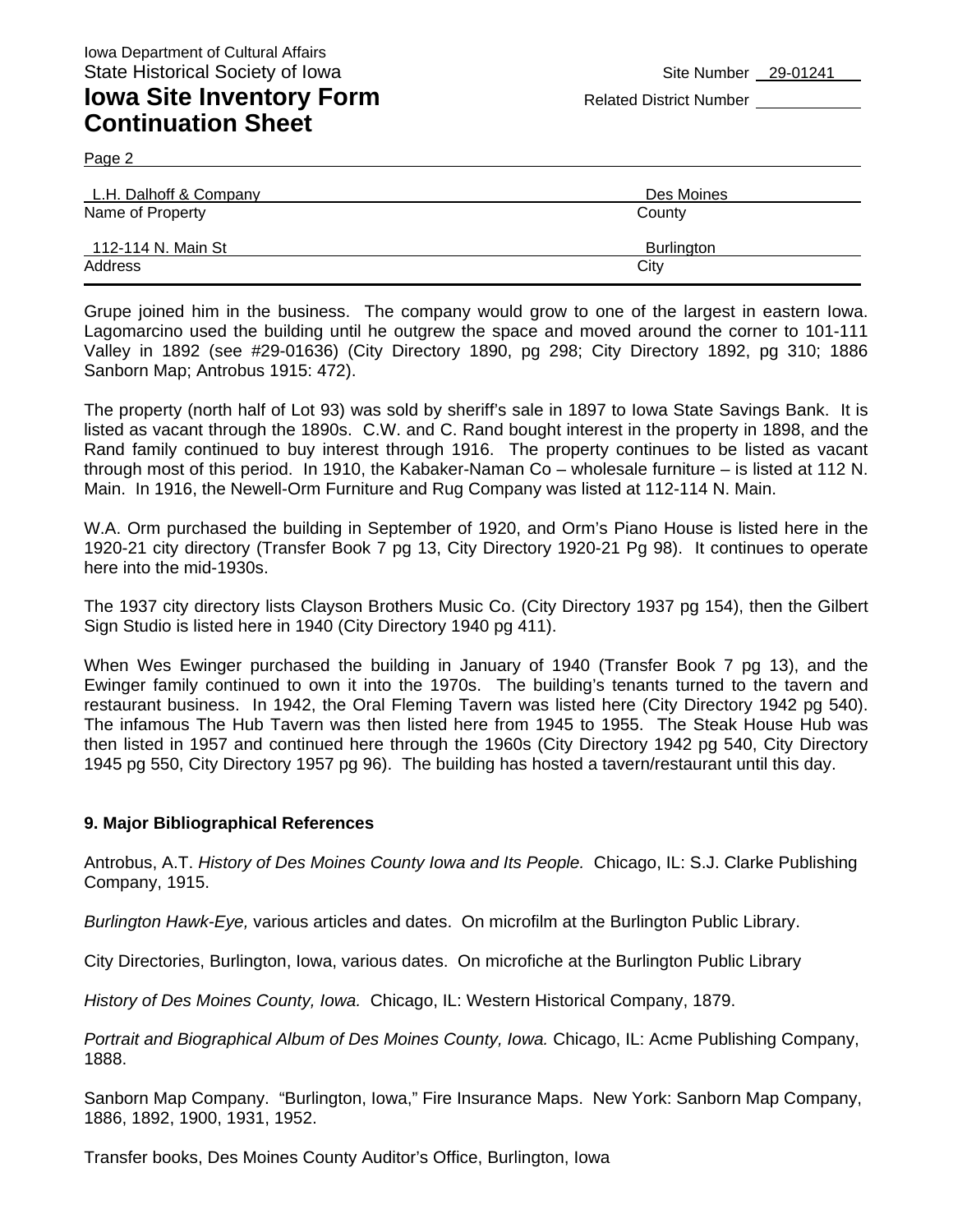# **Iowa Site Inventory Form** Related District Number **Continuation Sheet**

Page 3

| L.H. Dalhoff & Company | Des Moines |  |
|------------------------|------------|--|
| Name of Property       | County     |  |
| 112-114 N. Main St     | Burlington |  |
| Address                | City       |  |

### **Location map**



**Building plan (from assessor's website)** 

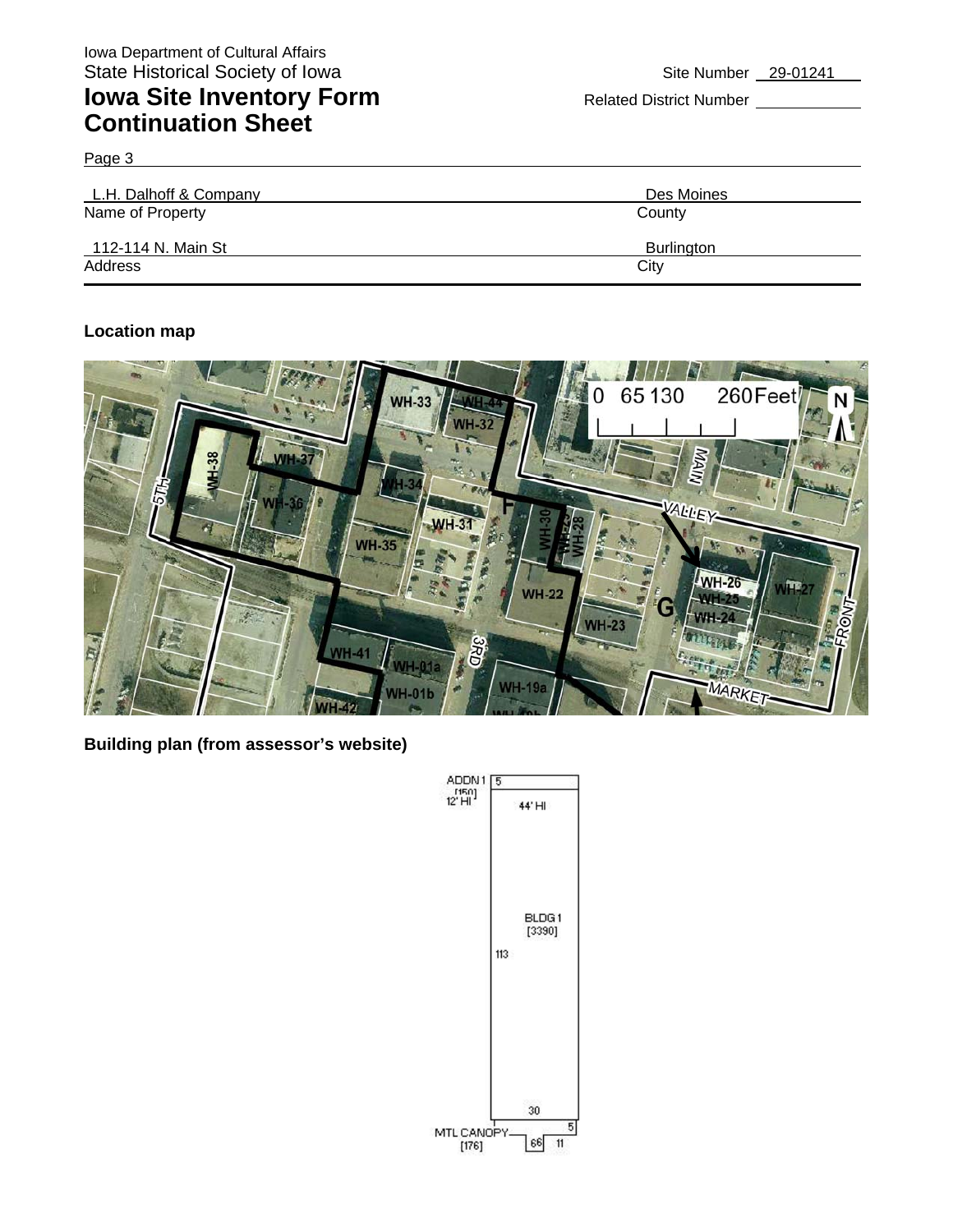## **Iowa Site Inventory Form** Related District Number **Continuation Sheet**

| L.H. Dalhoff & Company | Des Moines |  |
|------------------------|------------|--|
| Name of Property       | County     |  |
| 112-114 N. Main St     | Burlington |  |
| Address                | City       |  |

## **Photograph (digital image)**

Page 4



**Building, looking southeast November 2, 2009 R.L. McCarley**